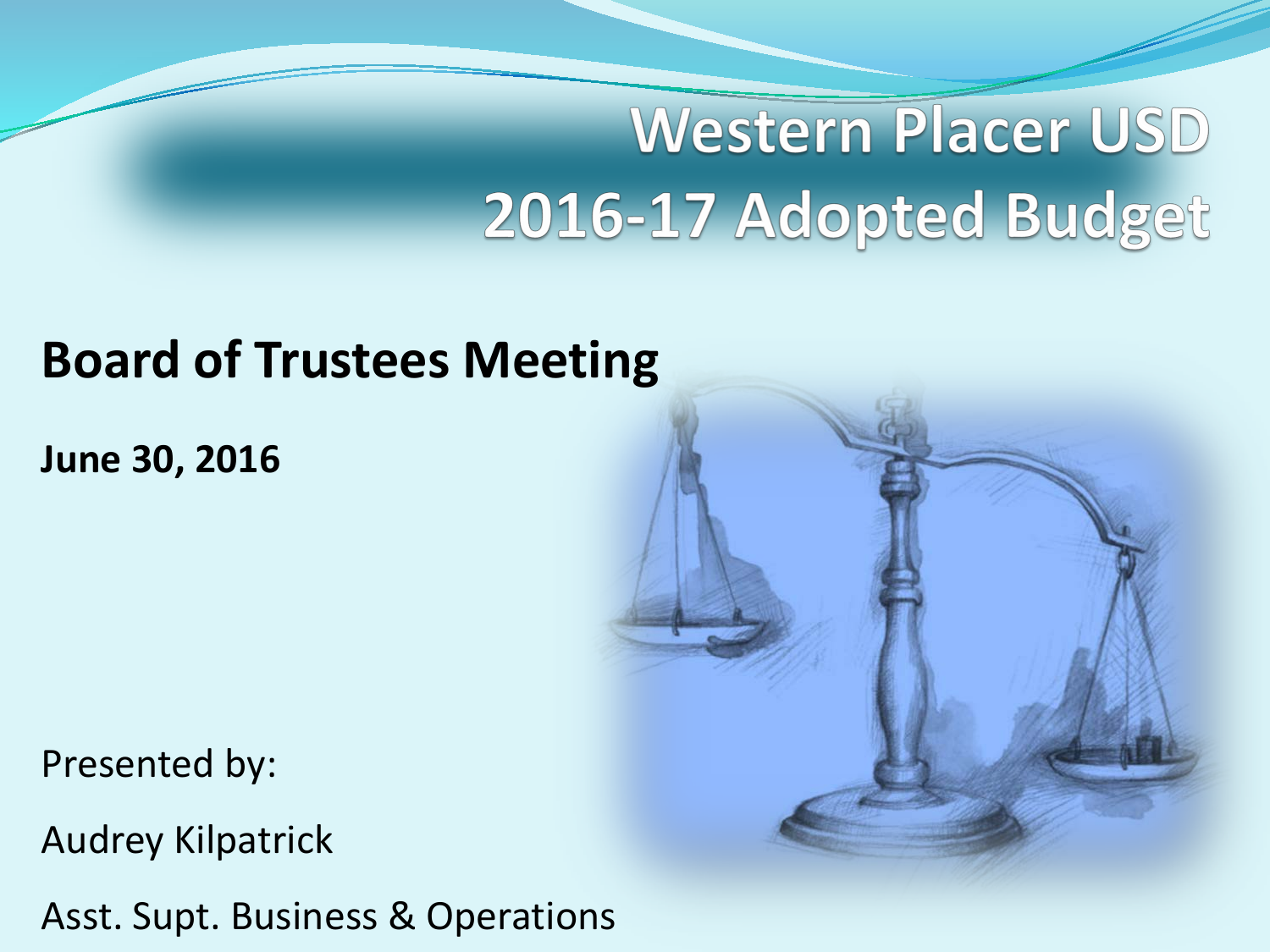# 2016-17 State Budget Update

#### June 30, 2016 Deadline

- Meeting their constitutional deadline, the Legislature approved Senate Bill (SB) 826, the main 2016-17 State Budget bill. The bill was approved on party lines, with Democrats voting aye and Republicans objecting to the high spending levels and insufficient levels of reserves included in the plan.
- On June 27, 2016, Governor Jerry Brown signed the State Budget and a dozen accompanying trailer bills. Overall, the enacted State Budget focuses on investing more in education, boosting programs in fighting poverty and homelessness, and stays on the course of increasing reserves and paying down debt by contributing to California's Rainy Day Fund. The Governor did not employ his authority to line-item veto any spending items, reflecting a solid agreement between the Administration and the Legislature.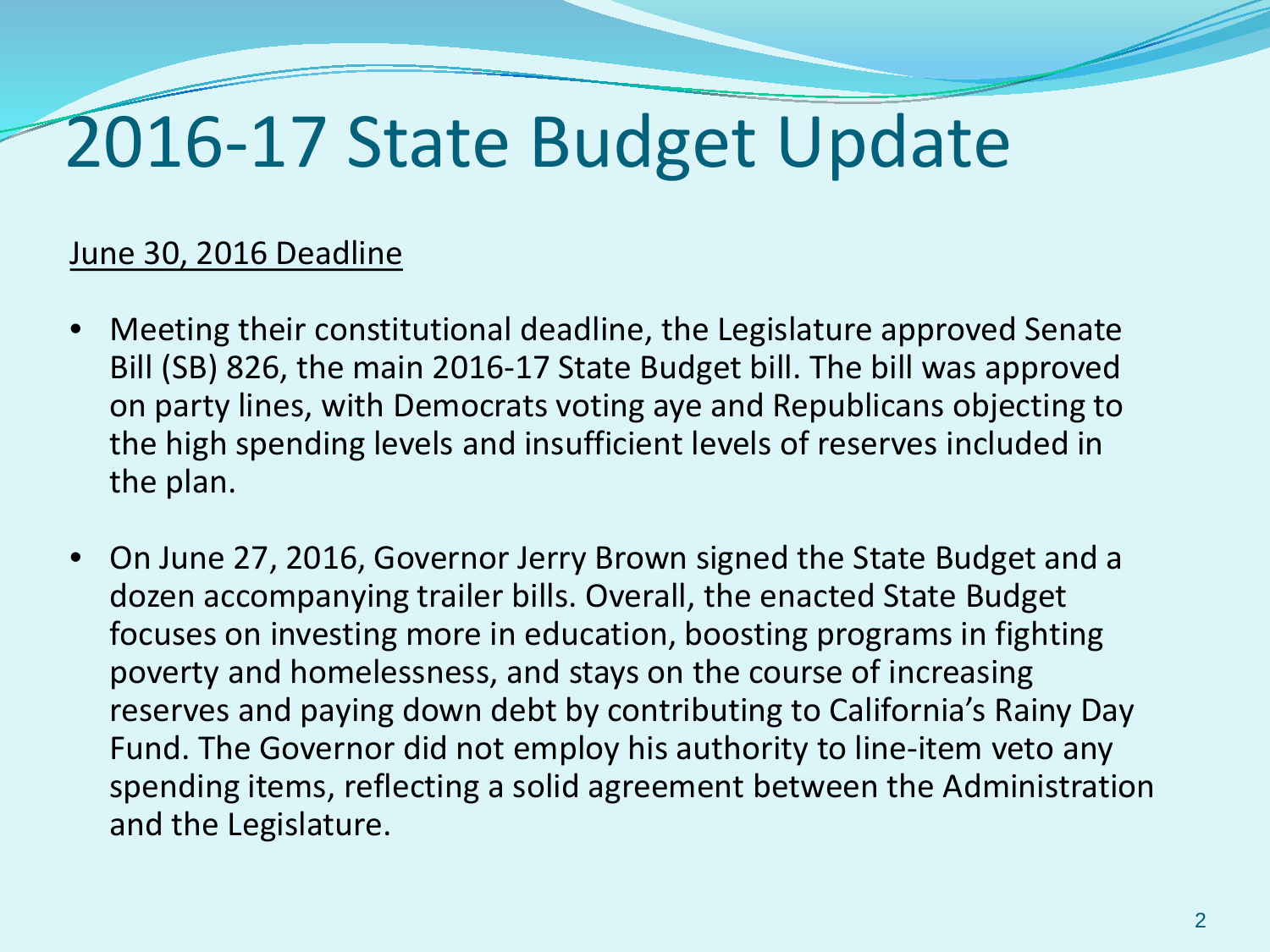## WPUSD 2016-17 Budget Assumptions

- The 2016-17 budget assumptions are used to prepare the 2016-17 Budget and multiyear projections for 2017-18 and 2018-19 fiscal years. The 2016-17 budget assumptions were presented with the Proposed Budget at the June 7, 2016 board meeting.
- Placer County Office of Education (PCOE) has recommended that each district use State Dept. of Finance (DOF) gap funding percentages as estimated by DOF and provided in the Fiscal Crisis and Management Assistance Team (FCMAT) LCFF Calculator.
- Every district receives differing amounts of revenue through the LCFF funding model and has its own particular set of financial risk factors. It is important all districts continue to assess their individual situations and plan accordingly to maintain fiscal solvency.
- The budget also reflects the most recent State's 2016-17 May Revise proposals and recent 2015-16 salary negotiation settlements.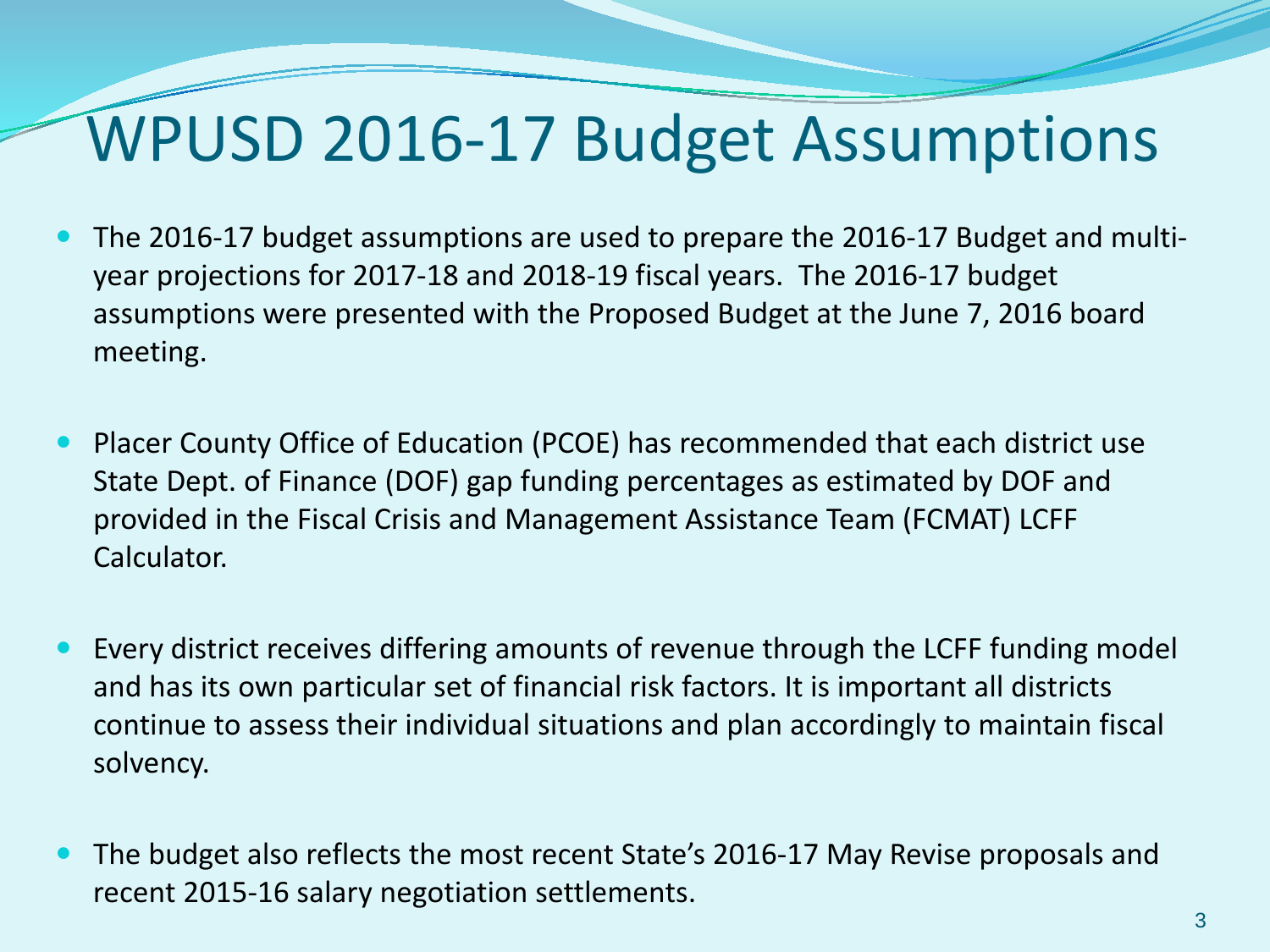**WPUSD 2016-17 General Fund Budget**

|                                                                                                              | <b>Adopted Budget</b>           |                              |                         |  |  |
|--------------------------------------------------------------------------------------------------------------|---------------------------------|------------------------------|-------------------------|--|--|
|                                                                                                              | <b>Unrestricted</b>             | 2016-17<br><b>Restricted</b> | Combined                |  |  |
| Revenues<br><b>LCFF Funding</b>                                                                              | 53,164,699                      | 903,154                      | 54,067,853              |  |  |
| <b>Federal Revenue</b>                                                                                       | 2,624                           | 2,278,885                    | 2,281,509               |  |  |
| <b>State Revenue</b>                                                                                         | 2,703,153                       | 4,242,677                    | 6,945,830               |  |  |
| Local Revenue                                                                                                | 1,024,197                       | 2,404,293                    | 3,428,490               |  |  |
| <b>Total Revenue</b>                                                                                         | 56,894,673                      | 9,829,009                    | 66,723,682              |  |  |
| Expenditures                                                                                                 |                                 |                              |                         |  |  |
| <b>Certificated Salaries</b><br><b>Classified Salaries</b>                                                   | 25,749,867                      | 4,873,801                    | 30,623,668<br>8,759,404 |  |  |
| <b>Benefits</b>                                                                                              | 5,617,300<br>10,667,282         | 3, 142, 104<br>5,137,323     | 15,804,605              |  |  |
| <b>Books and Supplies</b>                                                                                    | 3,382,018                       | 1,095,123                    | 4,477,141               |  |  |
| Other Services & Oper. Exp                                                                                   | 3,574,904                       | 1,730,028                    | 5,304,932               |  |  |
| Capital Outlay                                                                                               | 276,100                         | 714,225                      | 990,325                 |  |  |
| Other Outgo 7xxx                                                                                             | 1,898,681                       | 19,000                       | 1,917,681               |  |  |
| Transfer of Indirect 73xx                                                                                    | (671, 243)                      | 596,604                      | (74, 639)               |  |  |
| <b>Total Expenditures</b>                                                                                    | 50,494,909                      | 17,308,208                   | 67,803,117              |  |  |
| Deficit/Surplus                                                                                              | 6,399,764                       | (7, 479, 199)                | (1,079,435)             |  |  |
| Transfers In                                                                                                 |                                 |                              |                         |  |  |
| Transfers out<br><b>Contributions to Restricted</b>                                                          | (273, 360)<br>(7, 479, 199)     | 7,479,199                    | (273, 360)              |  |  |
| Net increase (decrease) in Fund Balance                                                                      | (1, 352, 795)                   |                              | (1, 352, 795)           |  |  |
| <b>Beginning Balance</b>                                                                                     | 6,656,586                       | 111,125                      | 6,767,711               |  |  |
| <b>Ending Fund Balance</b>                                                                                   | 5,303,791                       | 111,125                      | 5,414,916               |  |  |
| <b>Components of Ending Fund Balance</b>                                                                     |                                 |                              |                         |  |  |
| Nonspendable:<br>Reserve - Revolving Fund                                                                    | 5,000                           |                              | 5,000                   |  |  |
| <b>Restricted:</b><br>Reserve - Designated Programs                                                          |                                 | 111,125                      | 111,125                 |  |  |
| Unassigned/Unappropriated:                                                                                   |                                 |                              |                         |  |  |
| Reserve - Economic Uncertainty @ 3%                                                                          | 2,042,294                       |                              | 2,042,294               |  |  |
| Reserve - Deferred Maintenance Reserve                                                                       | 432,562                         |                              | 432,562                 |  |  |
| Reserve - Charter Technical Assistance                                                                       | 163,443                         |                              | 163,443                 |  |  |
| Reserve - Special Education Support Program<br>Reserve - GAP Funding Contingency -<br>Subsequent Budget Year | $\frac{0}{\sqrt{2}}$<br>743,919 |                              | $\mathbf 0$<br>743,919  |  |  |
| Reserve- New High School Start-Up Costs                                                                      | 100,000                         |                              | 100,000                 |  |  |
| <b>Reserve - Unassigned Economic Uncertainty</b>                                                             |                                 |                              |                         |  |  |
| surplus/(deficit)                                                                                            | <u>1,816,573</u>                |                              | <u>1,816,573</u>        |  |  |
| <b>Total Ending Fund Balance</b>                                                                             | 5,303,791                       | 111,125                      | 5,414,916               |  |  |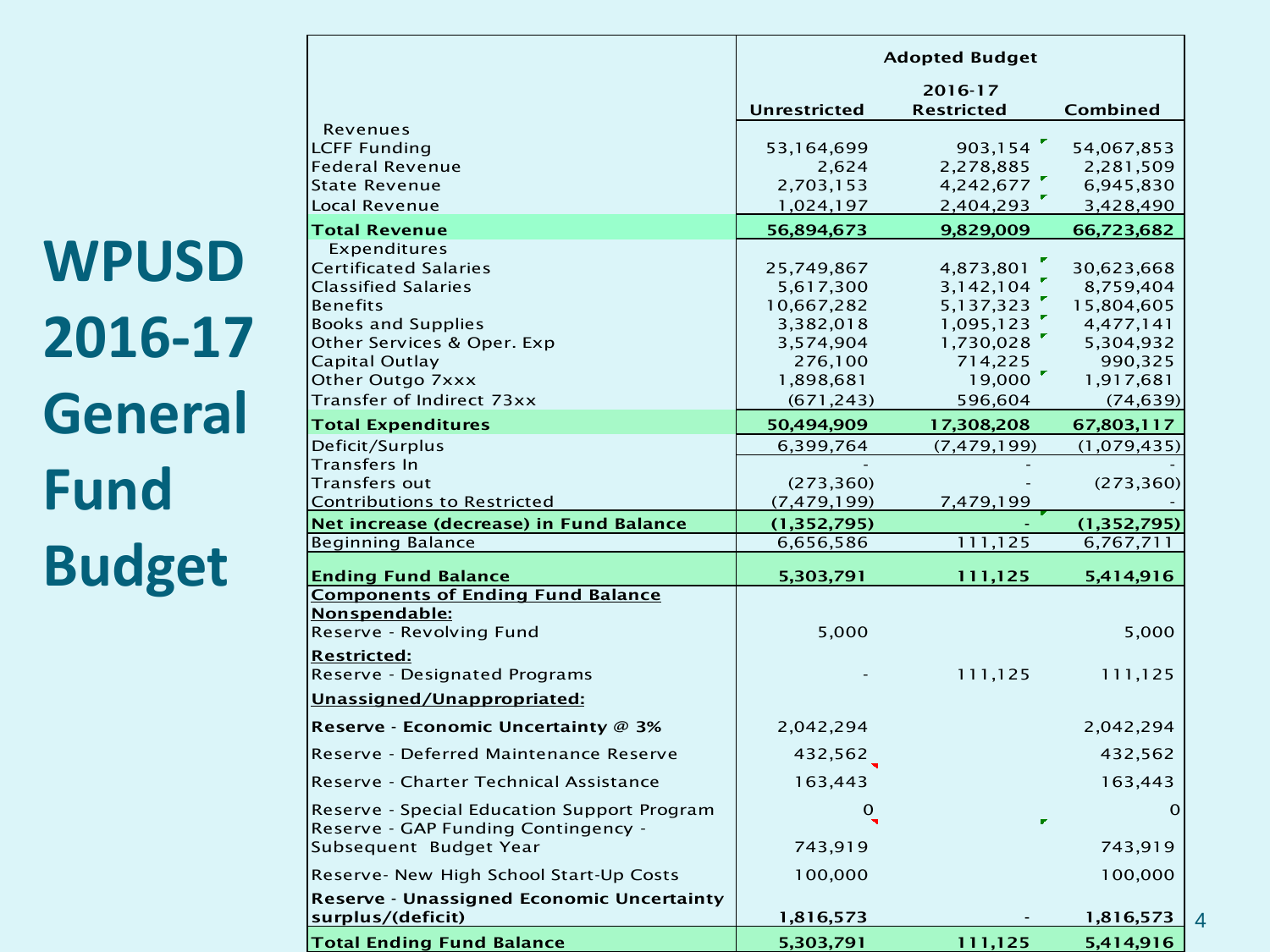### 2015-16 2nd Interim vs. 2015-16 Estimated Actuals

|                                             | Second                    | <b>Estimated Actuals</b> |                   | 2nd Int vs Est. |                      |                                        |              |
|---------------------------------------------|---------------------------|--------------------------|-------------------|-----------------|----------------------|----------------------------------------|--------------|
|                                             | <b>Interim</b><br>2015-16 |                          | 2015-16           |                 | <b>Actuals</b><br>\$ |                                        |              |
|                                             | Combined                  | <b>Unrestricted</b>      | <b>Restricted</b> | Combined        | Variance             |                                        |              |
| Revenues                                    |                           |                          |                   |                 |                      |                                        |              |
| <b>LCFF Funding</b>                         | 51,426,409                | 51,130,014               | 833,230           | 51,963,244      | 536,835              |                                        |              |
| <b>Federal Revenue</b>                      | 2,498,088                 | 2,624                    | 2,526,787         | 2,529,411       | 31,323               | <b>Major Changes in 2015-16 Budget</b> |              |
| <b>State Revenue</b>                        | 11,144,542                | 4,578,488                | 7,000,931         | 11,579,419      | 434,877              |                                        |              |
| Local Revenue                               | 3,975,558                 | 1,431,179                | 2,656,149         | 4,087,328       | 111,770              | Revenues:                              |              |
| <b>Total Revenue</b>                        | 69,044,597                | 57,142,305               | 13,017,097        | 70,159,402      | 1,114,805            |                                        |              |
| Expenditures                                |                           |                          |                   |                 |                      | LCFF Funding Increase.                 |              |
| Certificated Salaries                       | 28,391,608                | 24,158,553               | 4,841,431         | 28,999,984      | 608,376              | $- P - 2 ADA$                          | \$536,000    |
| <b>Classified Salaries</b>                  | 8,133,045                 | 5,323,622                | 2,982,246         | 8,305,868       | 172,823              | <b>Federal Revenues</b>                | 31,000       |
| <b>Benefits</b>                             | 14,281,645                | 9,713,229                | 4,604,554         | 14,317,783      | 36,138               | <b>State Revenues</b>                  | 435,000      |
| <b>Books and Supplies</b>                   | 7,182,386                 | 4,675,244                | 1,769,679         | 6,444,923       | (737, 463)           |                                        |              |
| Other Services & Oper. Exp                  | 7,250,155                 | 4,826,502                | 3,041,795         | 7,868,297       | 618,142              | <b>Local Revenues</b>                  | 113,000      |
| Capital Outlay                              | 3,257,406                 | 515,616                  | 2,735,191         | 3,250,807       | (6, 599)             | Change in Revenues                     | \$1,115,000  |
| Other Outgo 7xxx                            | 2,050,740                 | 2,073,612                | 18,431            | 2,092,043       | 41,303               |                                        |              |
| Transfer of Indirect 73xx                   | (76, 288)                 | (715, 738)               | 637,889           | (77, 849)       | (1, 561)             | Expenditures:                          |              |
| <b>Total Expenditures</b>                   | 70,470,697                | 50,570,640               | 20,631,216        | 71,201,856      | 731,159              |                                        |              |
| Deficit/Surplus                             | (1,426,100)               | 6,571,665                | (7,614,119)       | (1,042,454)     | 383,646              | Salaries & Benefits                    | \$815,000    |
| Transfers In                                |                           |                          |                   |                 |                      | Services, Operating & Other            | 651,000      |
| Transfers out                               | (248,360)                 | (248, 360)               |                   | (248, 360)      |                      | Books, Supplies                        | (735,000)    |
| Contributions to Restricted                 |                           | (6,755,944)              | 6,755,944         |                 |                      |                                        | \$731,000    |
| Net increase (decrease) in Fund Balance     | (1,674,460)               | (432, 639)               | (858, 175)        | (1, 290, 814)   | 383,646              | Change in Expenditures                 |              |
| <b>Beginning Balance</b>                    | 8,058,525                 | 7,089,225                | 969,300           | 8,058,525       |                      |                                        |              |
| <b>Ending Fund Balance</b>                  | 6,384,065                 | 6,656,586                | 111,125           | 6,767,711       | 383,646              | Total Net Decrease in                  |              |
| <b>Components of Ending Fund Balance</b>    |                           |                          |                   |                 |                      | Projected 15/16 Ending                 |              |
| Nonspendable:                               |                           |                          |                   |                 |                      | <b>Fund Balance</b>                    | \$ (384,000) |
| Reserve - Revolving Fund                    | 5,000                     | 5,000                    |                   | 5,000           |                      |                                        |              |
| <b>Restricted:</b>                          |                           |                          |                   |                 |                      |                                        |              |
| Reserve - Designated Programs               | 115,600                   |                          | 111,125           | 111,125         | (4, 475)             |                                        |              |
| Unassigned/Unappropriated:                  |                           |                          |                   |                 |                      | <b>Estimated Ending Fund Balance</b>   |              |
| Reserve - Economic Uncertainty @ 3%         | 2,121,572                 | 2,143,506                |                   | 2,143,506       | 21,935               | June 30, 2016 - \$6,767,711            |              |
| Reserve - Deferred Maintenance Reserve      | 847,001                   | 432,562                  |                   | 432,562         | (414, 439)           |                                        |              |
| Reserve - Charter Technical Assistance      | 154,700                   | 145,231                  |                   | 145,231         | (9,469)              |                                        |              |
| Reserve - Special Education Support Progran | 30,000                    | $\Omega$                 |                   |                 | (30,000)             |                                        |              |
| Reserve - GAP Funding Contingency -         |                           |                          |                   |                 |                      |                                        |              |
| Subsequent Budget Year                      | 944,258                   | 944,258                  |                   | 944,258         |                      |                                        |              |
| Reserve - Unassigned Economic               |                           |                          |                   |                 |                      |                                        |              |
| Uncertainty surplus/(deficit)               | 2,165,934                 | 2,986,029                |                   | 2,986,029       | 820,094              |                                        | 5            |
| <b>Total Ending Fund Balance</b>            | 6,384,065                 | 6,656,586                | 111,125           | 6,767,711       | 383,646              |                                        |              |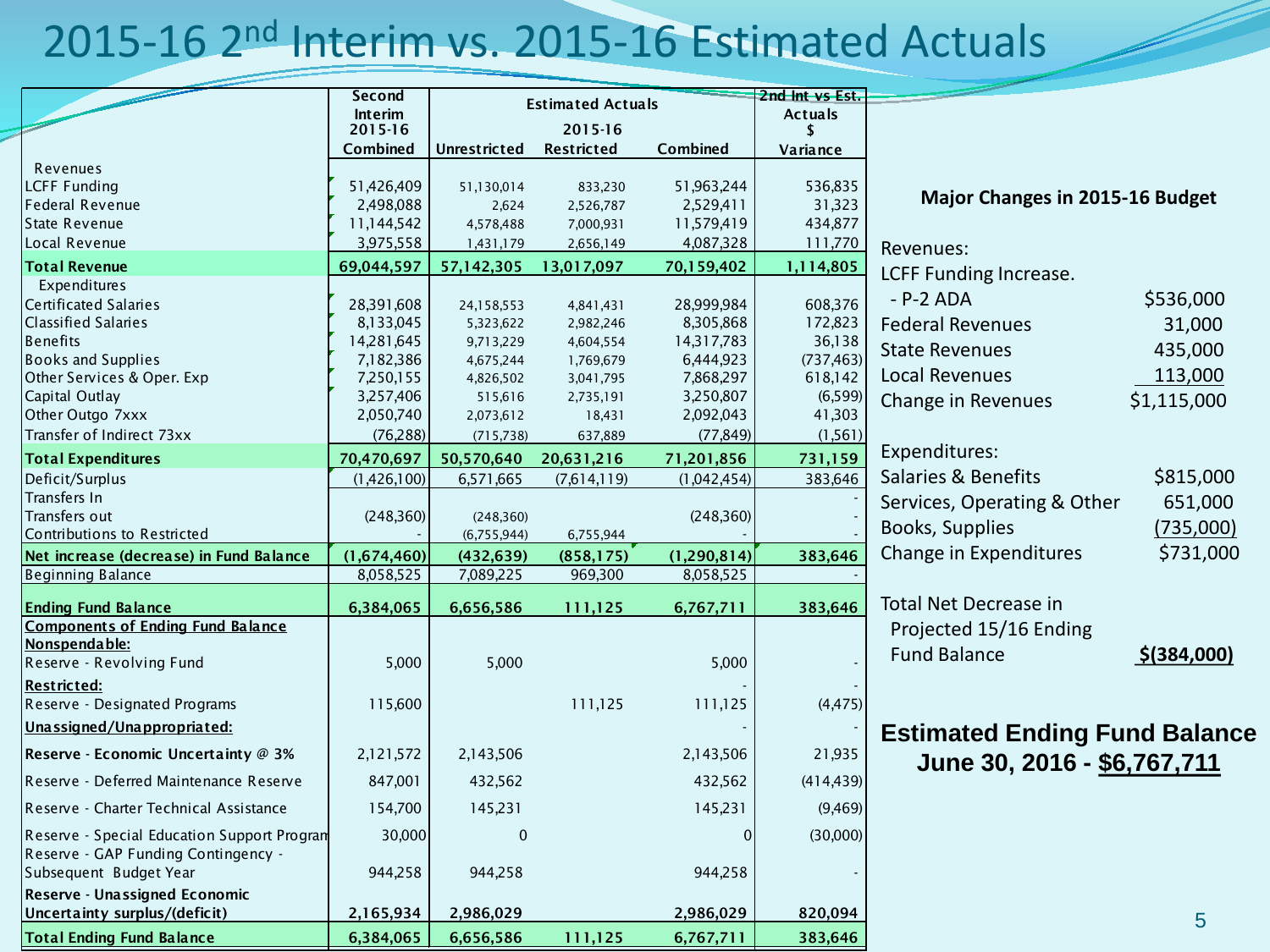# Enrollment and ADA Projections

Enrollment and attendance projections for the current 2016-17 budget year and the next two budget years are listed below:

|                                  | 16/17           |                   |                   |
|----------------------------------|-----------------|-------------------|-------------------|
|                                  | <b>Proposed</b> | 17/18             | 18/19             |
|                                  | <b>Budget</b>   | <b>Projection</b> | <b>Projection</b> |
| <b>Enrollment</b>                | 6,812           | 6,881             | 6,949             |
|                                  |                 |                   |                   |
| <b>ADA Yield</b>                 | 95.8%           | 95.8%             | 95.8%             |
| <b>ADA</b>                       | 6,546           | 6,612             | 6,678             |
| % Increase (Decrease) Enrollment | 1.0%            | 1.0%              | 1.0%              |
| # Increase (Decrease) Enrollment | 67              | 68                | 69                |

For the 2015-16 school year, the District enrollment increased by 41 students, less than a 1% increase. Before our decline in 2014-15 of 54 students, the District experienced an average annual enrollment averaging of 1% over those last five years. Average Daily Attendance rate (ADA) have ranges from a high of 95.9 in 2014-15 to a low of 95.47% in 2012-13.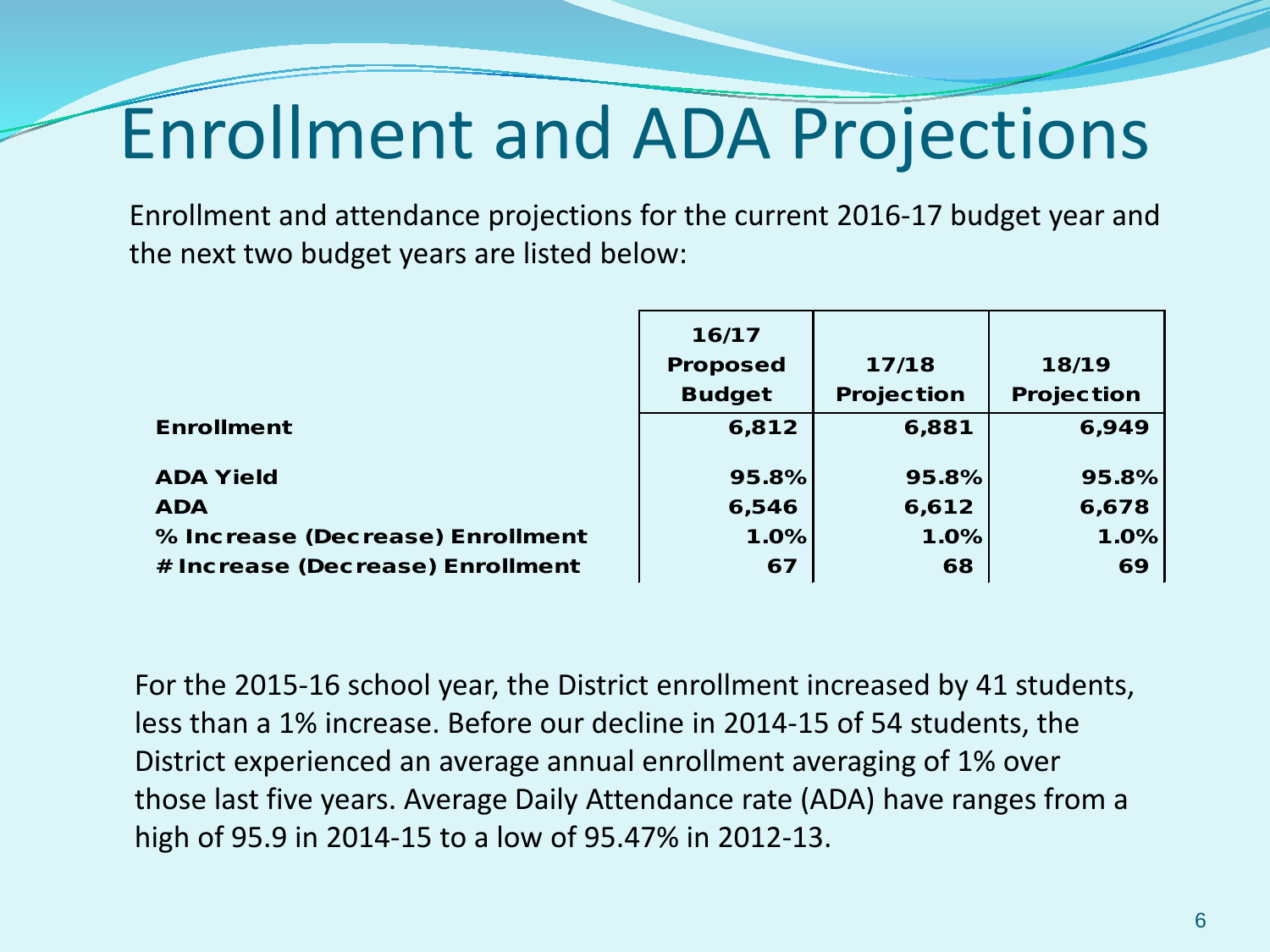### Local Control Funding Formula (LCFF)

The May Revision Proposed Budget proposed \$2.9 billion of additional Proposition 98 revenues of continued implementation of the Local Control Funding Formula (LCFF) flowing to schools. New funding is estimated to close the gap between 2015-16 funding levels and LCFF full implementation targets by 54.84% in 2016-17. The May Revision projects that the Local Control Funding Formula (LCFF) will be 95.7% implemented in 2016-17. The Governor continues to keep his commitment to local control, the Control Funding Formula, and the Local Control and Accountability Plan (LCAP).

Below are the projected COLA and Gap Funding rates from the Dept. of Finance (May Revise):

|                  | 2015-16 | 2016-17 | 2017-18 | 2018-19 | 2019-20 |
|------------------|---------|---------|---------|---------|---------|
| <b>COLA</b>      | 1.02%   | 0.00%   | 1.11%   | 2.42%   | 2.67%   |
| GAP Funding rate | 52.20%  | 54.84%  | 73.96%  | 41.22%  | 75.16%  |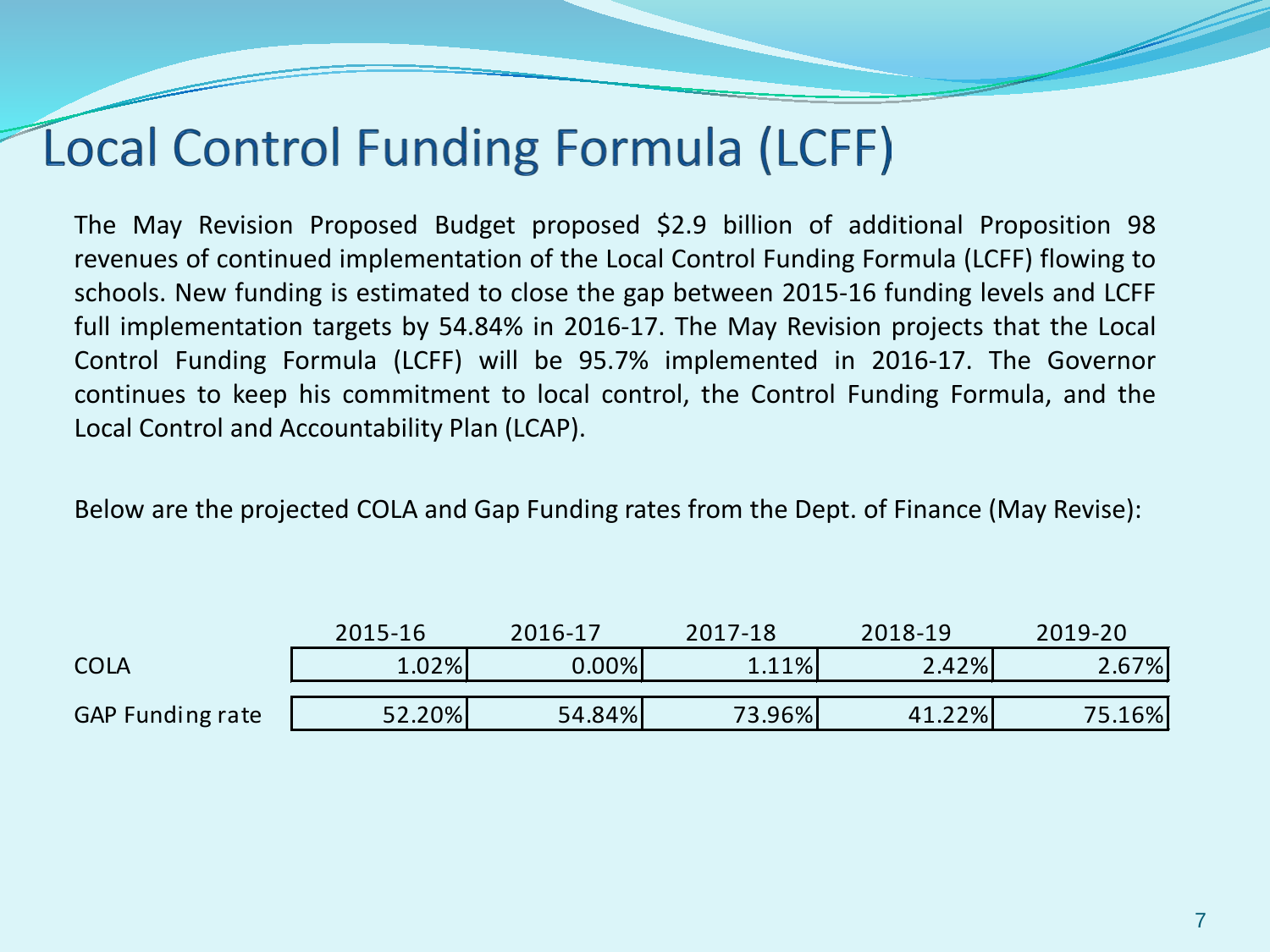### 2016/17 Budget Staffing Restorations and Enhancements – Unrestricted General Fund

Expenditures assumptions also include changes to the budget to restore and enhance specific classified and certificated management positions into the 2016-17 budget totaling approximately \$378,000. Unrestricted general funds were used for these budget items.

#### **2016-17 Budget Staffing Restorations/Enhancements – Unrestricted General Fund (Approximate Cost)**

| Library Clerk Additional Hours at School Sites (9.5 hours total)   | \$<br>60,000  |
|--------------------------------------------------------------------|---------------|
| Health Clerk staffing at all School Sites (22 hours total)         | 88,000        |
| Vice Principal (1.0 FTE Lincoln High School)                       | 120,000       |
| Additional Tech Support Technician (1 FTE)                         | 64,000        |
| Increased Hours - Special Education Clerk and Account Technician I |               |
| (total 5 hours)                                                    | 46,000        |
| Total Additional Staffing Enhancements / Restorations 2016-17      | \$<br>378,000 |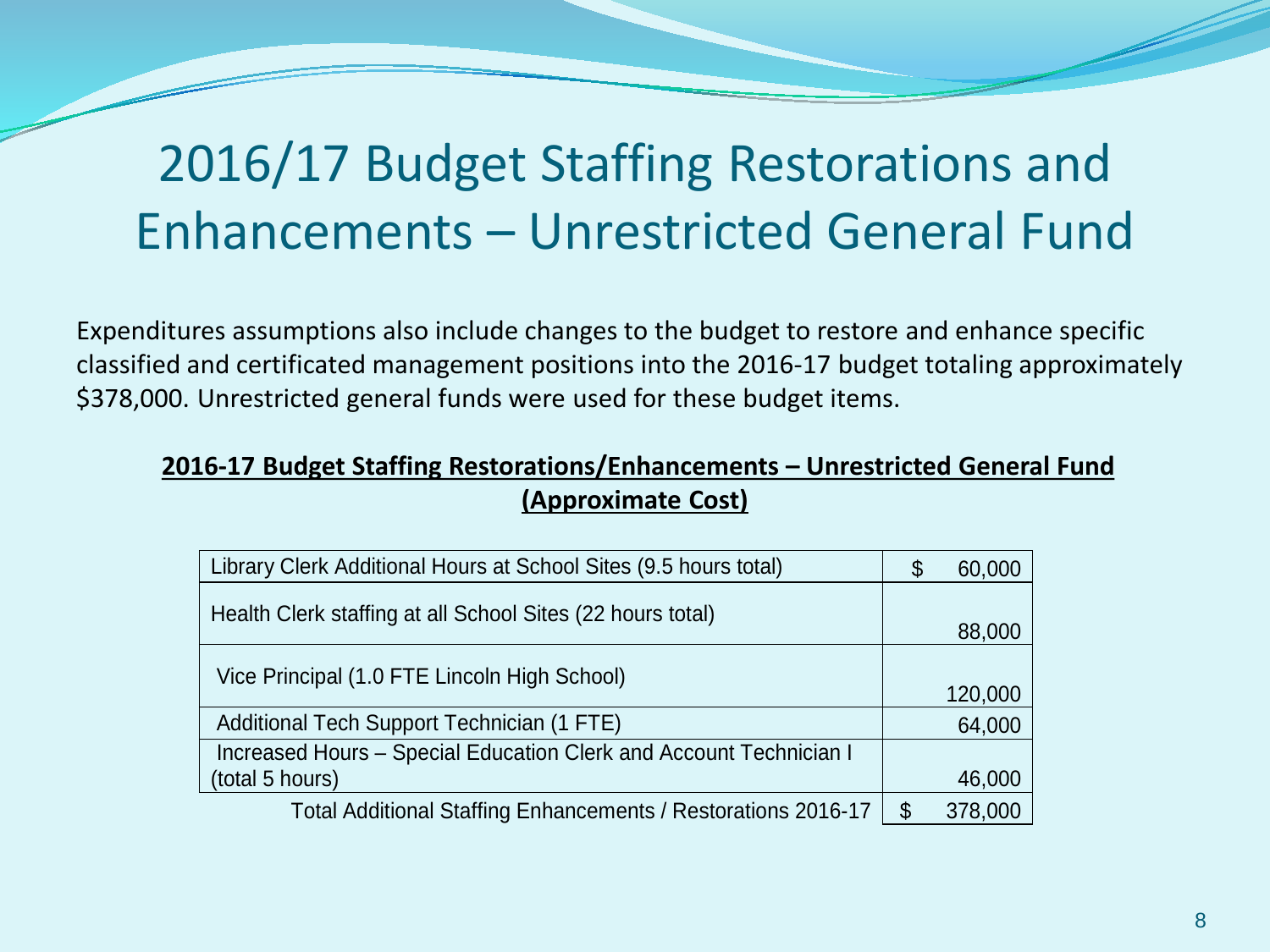### Categorical Revenues and Contributions (Encroachment)

#### **Categorical Revenue**

The May Revision State budget State proposes a 0.00% COLA for all categorical programs for 2016-17. Pupil transportation, Targeted Instructional Improvement Grant, Child Nutrition and Special Education are projected to not receive a COLA Federal categorical programs have been adjusted to reflect projected federal funding levels.

Some categorical programs require contributions from the district unrestricted funds as the funding received does not cover the expenditures for that specific program. A summary of the change in contributions from 2015-16 to 2016-17 is summarized below:

| Program                                          | <b>Resource</b> |          | 2015-16<br><b>Estimate</b> | <b>Adopted</b><br><b>Budget</b> | <b>Change</b> | <b>Comments</b>                                                                                                      |
|--------------------------------------------------|-----------------|----------|----------------------------|---------------------------------|---------------|----------------------------------------------------------------------------------------------------------------------|
| Special Ed-Basic Grant<br>(PL94-142)             | 3310            |          | \$1,207,453                | \$1,342,900                     | \$135,447     | Step and column movement, salary<br>settlement, new LHS Resource class, add'l<br>necessary Para time                 |
| Spec Ed Pre-School                               | 3315            | $^\star$ | \$57,190                   | \$48,974                        | (\$8,216)     | Increase in revenue                                                                                                  |
| Spec Ed Pre-School                               | 3320            | $\star$  | \$6,375                    | \$0                             | (\$6,375)     | Increase in revenue                                                                                                  |
| <b>Special Education</b>                         | 6500            |          | \$3,586,383                | \$4,209,338                     | \$622,955     | Increase in NPS/NPA charges, new LHS<br>SDC class, new LHS RSP class, step and<br>column movement, salary settlement |
| Maintenance                                      | 8150            |          | \$1,877,987                | \$1,877,987                     | \$0           |                                                                                                                      |
|                                                  | 9010            |          | \$20,556                   | \$0                             | (\$20,556)    | Carryover removed                                                                                                    |
| <b>Total Contribution to Restricted Programs</b> |                 |          | \$6,755,944                | \$7,479,199                     | \$723,255     |                                                                                                                      |
| <b>PCOE Special Education</b>                    | ▼               |          |                            |                                 |               |                                                                                                                      |
| Program Billback                                 | 0000            |          | \$1,666,932                | \$1,667,501                     | \$569         |                                                                                                                      |
| <b>Total Special Ed Contribution</b>             |                 |          | \$6,524,333                | \$7,268,713                     | \$744,380     |                                                                                                                      |
|                                                  |                 |          | \$8,191,265                | \$8,936,214                     |               |                                                                                                                      |

#### *Contributions to Restricted Programs 2015-16 Estimated Actuals and 2016-17 Budget*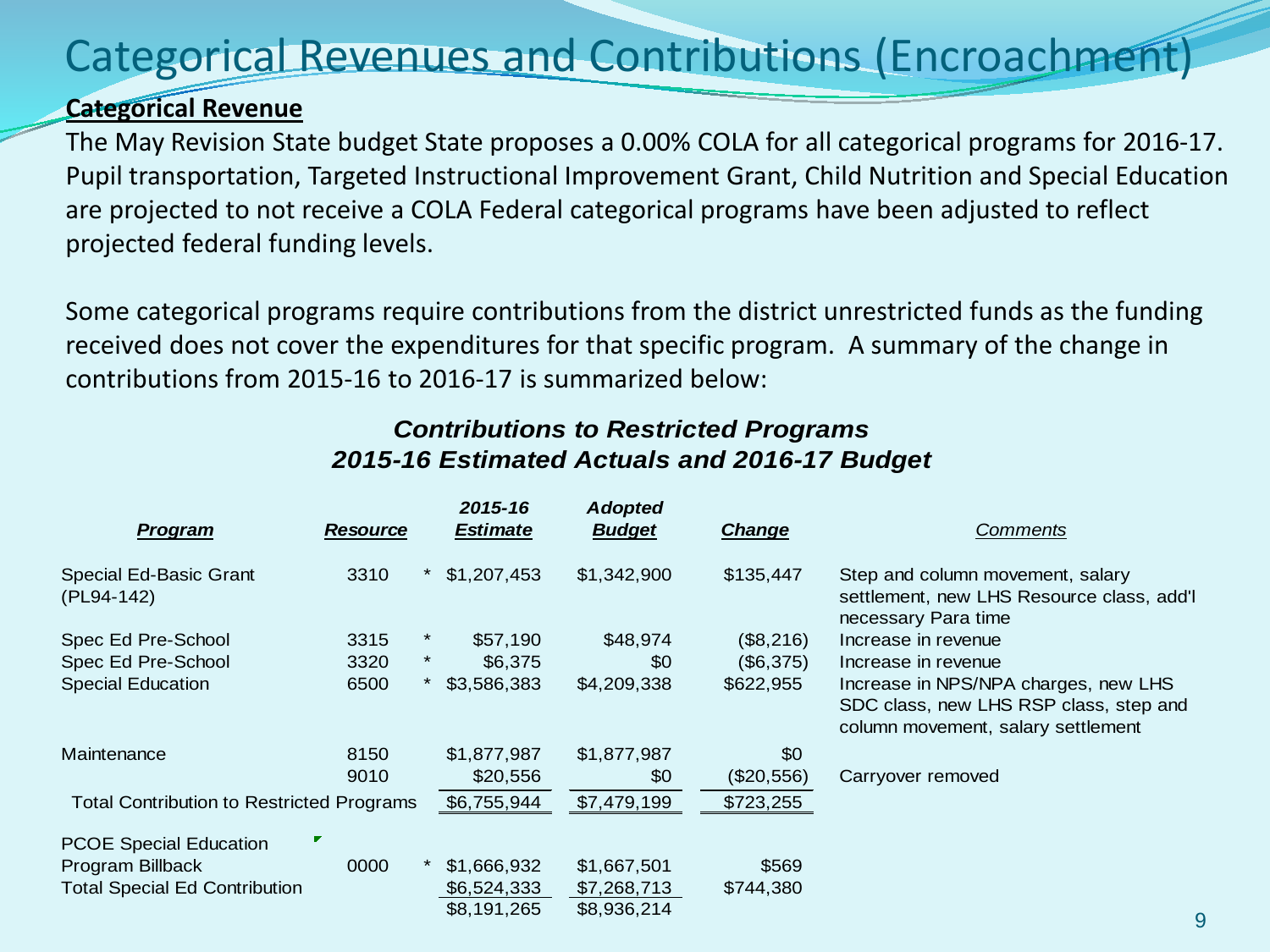## Multi-Year Projections

|                                         | Adopted Budget  | Projection      | Projection      |
|-----------------------------------------|-----------------|-----------------|-----------------|
|                                         | 2016-17         | 2017-18         | 2018-19         |
|                                         | <b>Combined</b> | <b>Combined</b> | <b>Combined</b> |
| Revenues                                |                 |                 |                 |
| <b>LCFF Funding</b>                     | 54,067,853      | 56,682,894      | 58,087,073      |
| <b>Federal Revenue</b>                  | 2,281,509       | 2,281,509       | 2,281,509       |
| <b>State Revenue</b>                    | 6,945,830       | 4,472,050       | 4,472,050       |
| Local Revenue                           | 3,428,490       | 3,428,490       | 3,428,490       |
| <b>Total Revenue</b>                    | 66,723,682      | 66,864,943      | 68,269,122      |
| Expenditures                            |                 |                 |                 |
| <b>Certificated Salaries</b>            | 30,623,668      | 31,252,325      | 31,993,115      |
| <b>Classified Salaries</b>              | 8,759,404       | 8,823,750       | 8,939,259       |
| <b>Benefits</b>                         | 15,804,605      | 16,679,022      | 17,578,144      |
| <b>Books and Supplies</b>               | 4,477,141       | 2,897,310       | 2,897,310       |
| Other Services & Oper. Exp              | 5,304,932       | 5,279,932       | 5,279,932       |
| Capital Outlay                          | 990,325         | 326,986         | 326,986         |
| Other Outgo 7xxx                        | 1,917,681       | 1,917,681       | 1,917,681       |
| Transfer of Indirect 73xx               | (74, 639)       | (74, 639)       | (74, 639)       |
| <b>Total Expenditures</b>               | 67,803,117      | 67,102,367      | 68,857,789      |
| Deficit/Surplus                         | (1,079,435)     | (237, 424)      | (588, 667)      |
| <b>Transfers In</b>                     |                 |                 |                 |
| <b>Transfers out</b>                    | (273, 360)      | (273, 360)      | (23,360)        |
| <b>Contributions to Restricted</b>      |                 |                 |                 |
| Net increase (decrease) in Fund Balance | (1, 352, 795)   | (510, 784)      | (612, 027)      |
| <b>Beginning Balance</b>                | 6,767,711       | 5,414,916       | 4,904,132       |
| <b>Ending Fund Balance</b>              | 5,414,916       | 4,904,132       | 4,292,105       |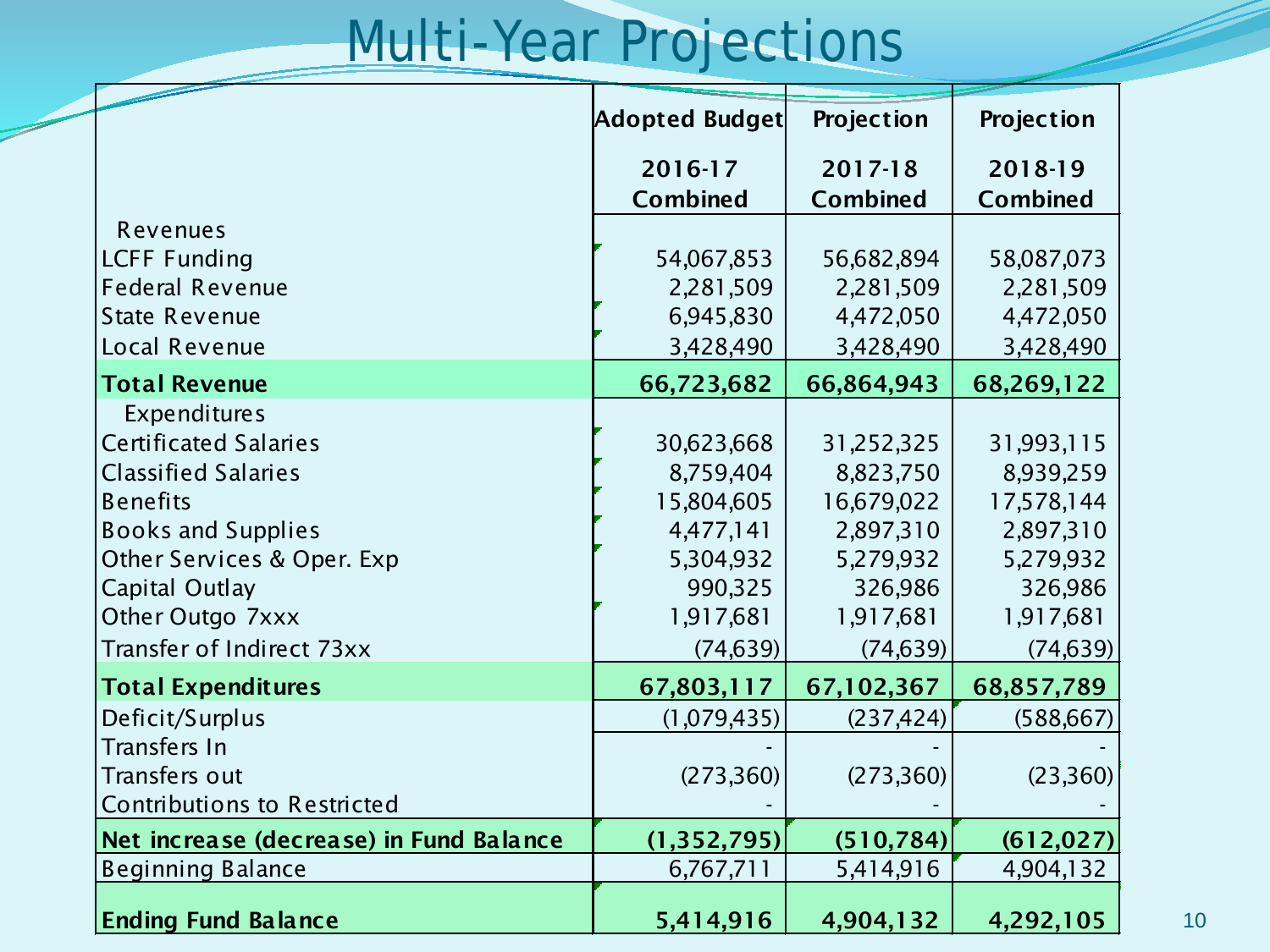### **Details of Components of Ending Fund Balance**

|                                                     |                                                  | <b>Adopted Budget</b> | Projection     | Projection  |
|-----------------------------------------------------|--------------------------------------------------|-----------------------|----------------|-------------|
|                                                     |                                                  | 2016-17               | 2017-18        | 2018-19     |
|                                                     |                                                  | Combined              | Combined       | Combined    |
| 2016-17 Ending Fund Balance                         | Net increase (decrease) in Fund Balance          | (1, 352, 795)         | (510, 784)     | (612, 027)  |
| Components (\$5,414,916):                           | <b>Beginning Balance</b>                         | 6,767,711             | 5,414,916      | 4,904,132   |
|                                                     | <b>Ending Fund Balance</b>                       | 5,414,916             | 4,904,132      | 4,292,105   |
| Nonspendable:                                       | <b>Components of Ending Fund Balance</b>         |                       |                |             |
| \$5,000                                             | Nonspendable:                                    |                       |                |             |
|                                                     | Reserve - Revolving Fund                         | 5,000                 | 5,000          | 5,000       |
| <b>Restricted:</b><br>\$111,125                     | <b>Restricted:</b>                               |                       |                |             |
|                                                     | <b>Reserve - Designated Programs</b>             | 111,125               | 111,125        | 111,125     |
| Reserve for EU (3%):                                | Unassigned/Unappropriated:                       |                       |                |             |
| \$2,042,294                                         | <b>Reserve - Economic Uncertainty @ 3%</b>       | 2,042,294             | 2,021,272      | 2,066,434   |
| Board designated:                                   | Reserve - Deferred Maintenance Reserve           | 432,562               | 582,562        | 732,562     |
| \$596,005 (\$150,000<br><b>Deferred Maintenance</b> | Reserve - Additional LCFF Supplemental           |                       |                |             |
| Contribution starts 2017-18)                        | Required Increase Spending 17-18 & 18-19         | $\mathbf 0$           | 439,841        | 47,586      |
| <b>GAP Funding Reserve:</b>                         | Reserve - Charter Technical Assistance           | 163,443               | 240,793        | 318,143     |
| \$743,919                                           | Reserve - Special Education Support Program      | 0                     | $\overline{0}$ | $\mathbf 0$ |
|                                                     | Reserve - GAP Funding Contingency -              |                       |                |             |
| New High School Start-up Cost                       | Subsequent Budget Year                           | 743,919               | 311,005        | 127,813     |
| Reserve: \$100,000                                  | Reserve- New High School Start-Up Costs          | 100,000               | 200,000        | 300,000     |
| Starts 2016-17                                      | <b>Reserve - Unassigned Economic Uncertainty</b> |                       |                |             |
| <b>Unassigned Surplus:</b>                          | surplus/(deficit)                                | 1,816,573             | 992,534        | 583,442     |
| \$1,816,573                                         |                                                  |                       |                |             |
|                                                     | <b>Total Ending Fund Balance</b>                 | 5,414,916             | 4,904,132      | 4,292,105   |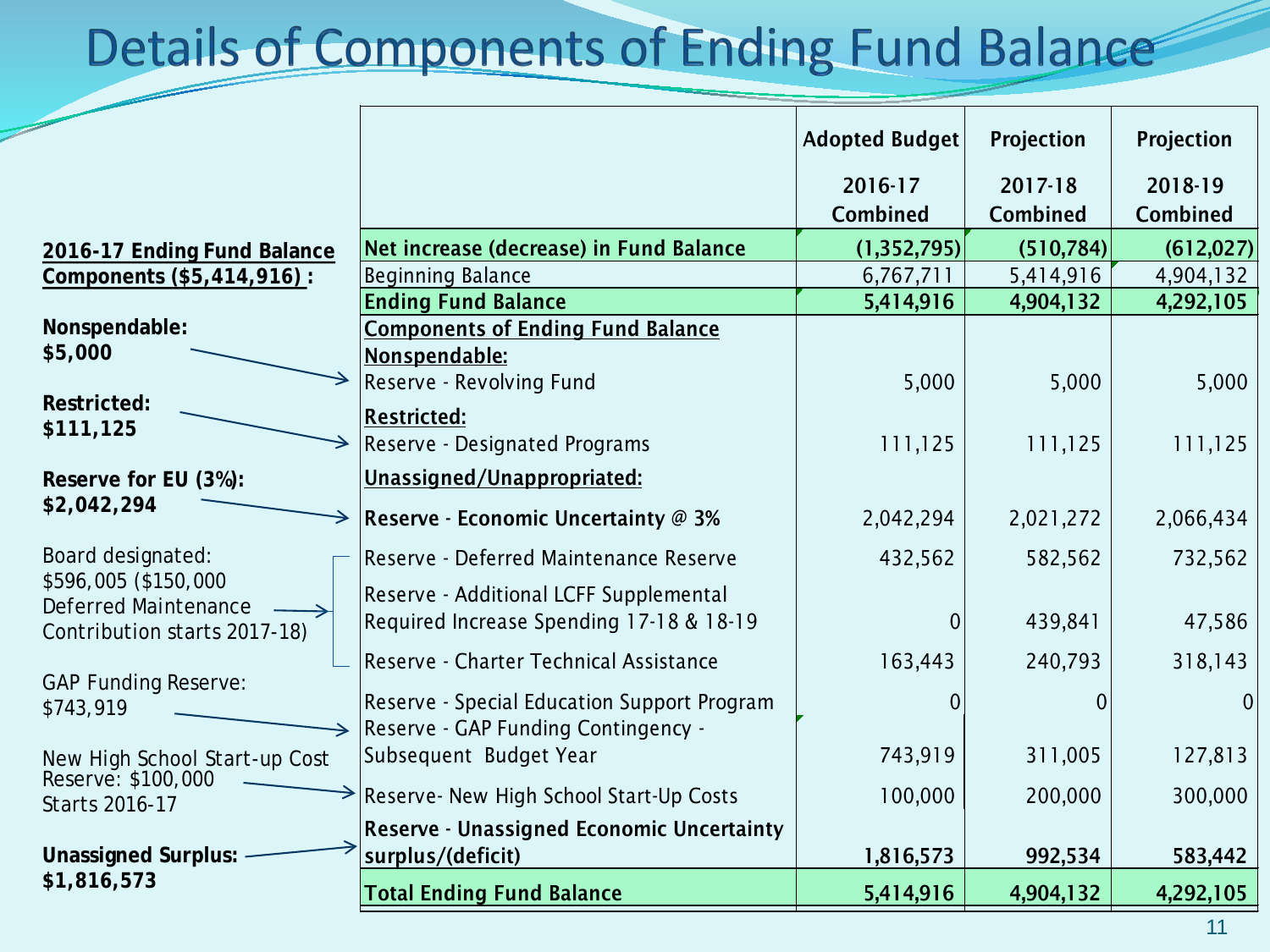## 2016-17 Adopted Budget - Other Funds

|                                                                          | 2016-17 ADOPTED BUDGET |                 |                     |                     |  |  |
|--------------------------------------------------------------------------|------------------------|-----------------|---------------------|---------------------|--|--|
|                                                                          | <b>Beginning</b>       |                 |                     | Ending              |  |  |
|                                                                          | <b>Fund Balance</b>    | <b>Revenues</b> | <b>Expenditures</b> | <b>Fund Balance</b> |  |  |
| <b>Fund 11 - Adult Education Fund</b>                                    | 21,700                 | 71,682          | 71,682              | 21,700              |  |  |
| <b>Fund 12 - Child Development Fund</b>                                  | 9,631                  |                 |                     | 9,631               |  |  |
| <b>Fund 13 - Cafeteria Fund</b>                                          | 119,812                | 1,713,000       | 1,819,076           | 13,736              |  |  |
| Fund 17 - Special Reserve for Other Than<br><b>Capital Outlay</b>        | 212,000                | 250,000         |                     | 462,000             |  |  |
| <b>Fund 21 - Building Fund</b>                                           | 10,803,846             | 200,000         | 9,511,530           | 1,492,316           |  |  |
| <b>Fund 25 - Capital Facilities Fund</b>                                 | 1,607,700              | 1,330,000       | 1,741,721           | 1,195,979           |  |  |
| <b>Fund 35 - County Schools Facilities Fund</b>                          | 1,047,895              | 10,000          |                     | 1,057,895           |  |  |
| <b>Fund 40 - Special Reserve for Capital Outlay</b><br><b>Projects</b>   | 215,671                | 2,000           |                     | 217,671             |  |  |
| <b>Fund 49 - Debt Service Fund for Blended</b><br><b>Component Units</b> | 10,379,847             | 6,690,000       | 8,211,690           | 8,858,157           |  |  |
|                                                                          |                        |                 |                     |                     |  |  |
| Fund 71 - Retiree Benefit Fund                                           | 6,791                  | 70              |                     | 6,861               |  |  |
| <b>Fund 73 - Foundation Private-Purpose Trust</b>                        |                        |                 |                     |                     |  |  |
| <b>Fund</b>                                                              | 160,955                | 1,500           | 1,000               | 161,455             |  |  |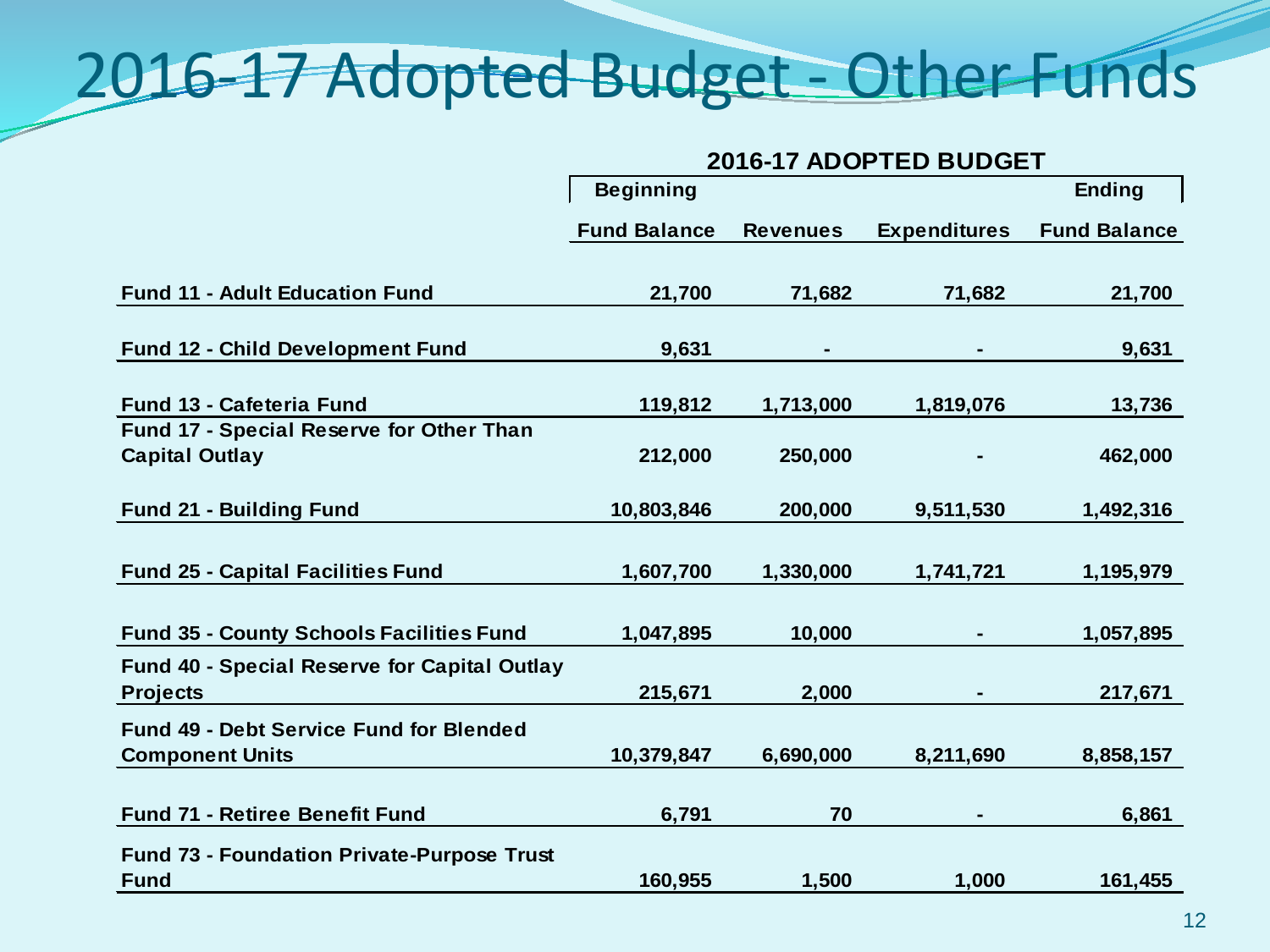# The Future

- This is only the beginning ...
	- Governors signed 2016-17 Budget on June 27<sup>th</sup> Plan on a 45 day report of the effect of the State Budget approval – August 2016
	- 2015-16 Unaudited Actuals will be presented in September 2016
	- Closely monitor DOF's projected LCFF GAP funding percentages for future years